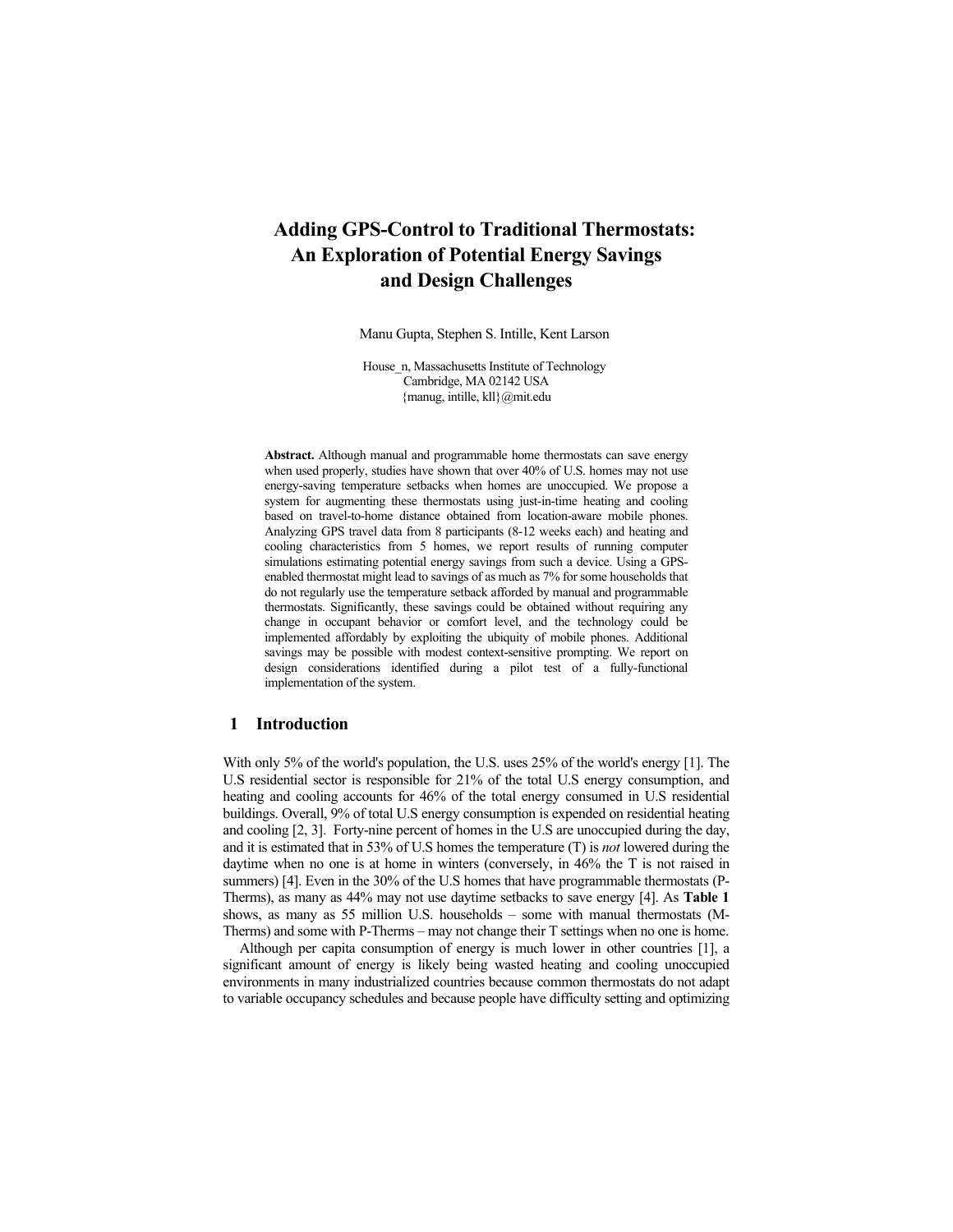P-Therms [5]. The challenge, therefore, is to create a system to augment existing thermostats so that regardless of what the home occupants do, the thermostat (1) saves energy, (2) requires non-burdensome user input and no reliance on memory, and (3) doesn't sacrifice comfort, where we define comfort as ensuring that the home is always at a desirable temperature upon return. Additionally, a thermostat needs to be inexpensive to use and install.

**Table 1.** Thermostat usage statistics in the U.S (summarized from [4]).

| (In millions)           | <b>Total homes</b><br>in the U.S. | <b>Estimated no. of homes</b><br>using setback when away | <b>Estimated no. of homes not</b><br>using setback when away |
|-------------------------|-----------------------------------|----------------------------------------------------------|--------------------------------------------------------------|
| Manual Thermostat       | 62.16                             | 21.7                                                     | 40.46                                                        |
| Programmable Thermostat | 33.3                              | 18.7                                                     | 14.60                                                        |
| Total                   | 95.46                             | 40.4                                                     | 55.06                                                        |

We describe a concept for augmenting existing thermostats with a just-in-time heating and cooling mode that is controlled using travel-to-home time computed from locationaware mobile phones. Although existing P-Therms can save substantial amounts of energy when used effectively [6], we show, via a set of simulations using real travel data and home heating and cooling characteristics, that the proposed just-in-time system augmentation might provide energy savings for the substantial number of people *who do not use M-Therms or P-Therms optimally*. The system that we propose does not require users to program occupancy schedules. In fact, *no change in behavior on the part of the home occupants from what they currently do is necessary***.** We focus on standalone housing and commuting patterns common in the northern U.S. and leave the question of how these results might generalize to other climates, housing types, and lifestyles for future work.

# **2 Prior Work**

Pervasive computing systems that can infer context clearly offer potential for energy saving. Harris et al. [7], for example, argue that context-aware power management (CAPM) could use multi-modal sensor data to optimally control the standby states of home devices to optimize energy use, reducing so-called vampire power consumption [8]. They conclude that to optimally save energy, in addition to predicting what someone is currently doing, a system should predict what someone is *about* to do. Reliable detection of intentionality to control appliance energy use indoors is a difficult problem that is the subject of ongoing research [9]. Nonetheless, Harle and Hopper [10] showed that even without such prediction, in one office building using location of occupants would have permitted energy expended on lighting and "fast-response" electrical systems to be reduced by 50%.

Although inefficient use of electrical devices can be a substantial source of energy waste in a home or office, others have instead focused on improving home thermostats to lower heating, ventilation and air condition (HVAC) costs. A thermostat balances two competing factors: energy savings and air temperature/humidity comfort levels. There are three common types [11].

Manual thermostats (M-Therms) can be the most energy efficient option. People who set the T very low in winter when they leave the house and then turn up the T when they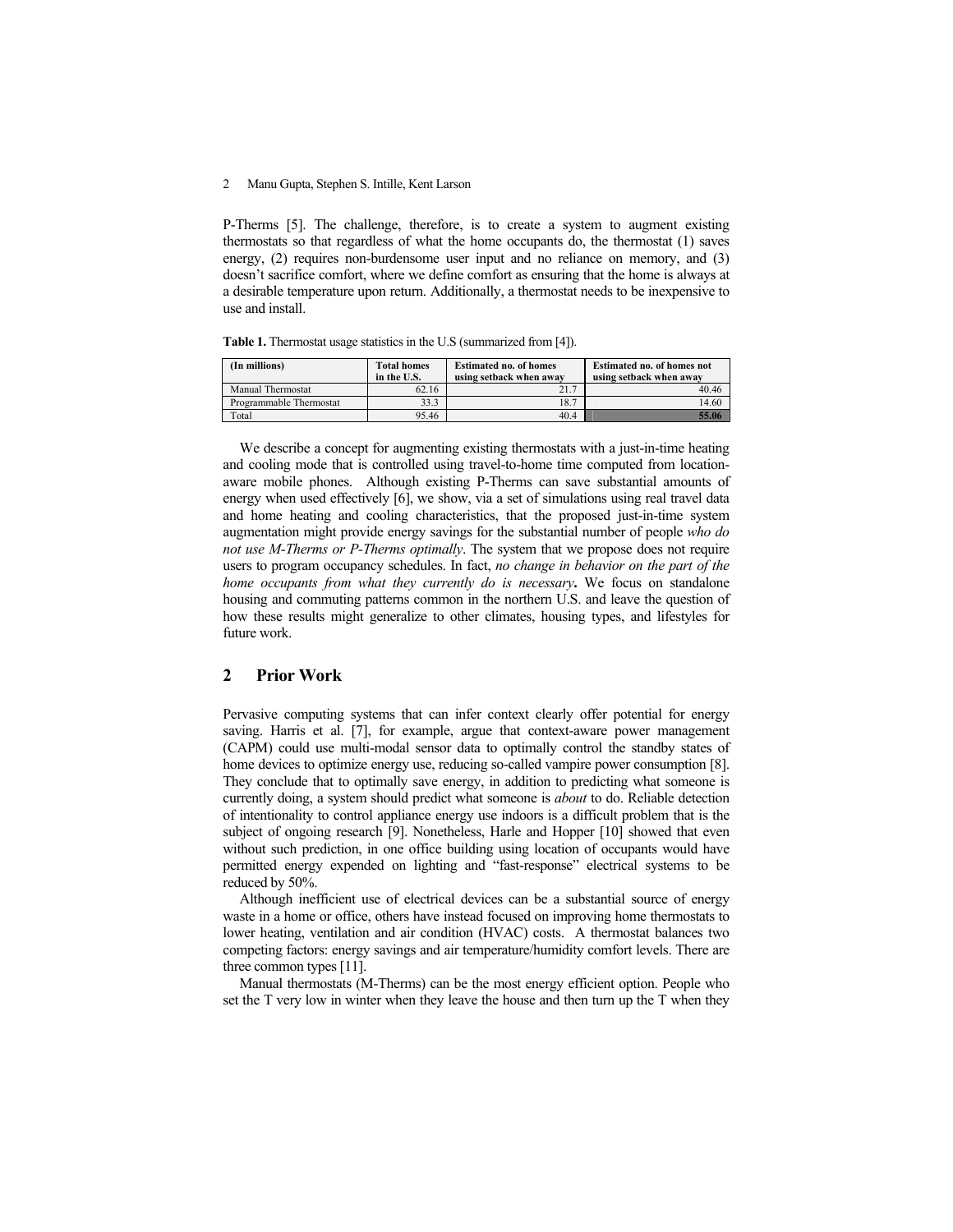return achieve maximal energy savings but with significant discomfort upon return to the home. Avoiding that discomfort may be one reason that over 65% of people with M-Therms do not use setbacks when they are away from their homes in winter [4].

Programmable thermostats (P-Therms) automatically regulate the T according to a prescheduled program. P-Therms do not adapt to variable occupancy schedules – if schedules change, the user must remember to re-program the system in advance, and reprogramming is often tricky with current interface designs. The lack of responsiveness and difficulty of programming may be one reason that over 43% of people with P-Therms do not use daily setbacks when away in winter [4].

So-called intelligent thermostats have "adaptive recovery control," so that rather than starting and stopping based on timers, they set the T when away to ensure that given typical heating/cooling patterns, the home will reach the comfort T at the right time. These thermostats may also learn the T preferences of the user for different contexts [12] and use occupancy sensors to infer occupancy patterns [13, 14]. Others use light levels to change the T settings in the house [15] or control the air velocity and direction [16]. Some even have persuasive elements, such as informing users about the minimum T settings that can produce the desired comfort level [12, 17]. When these systems imperfectly infer behavior patterns, however, they optimize savings at the expense of comfort, and they typically require complex sensor installations to be retrofit into the home.

Unfortunately, all of these thermostats are often misused. An estimated 25-50% of U.S. households operate the thermostat as an on/off switch rather than a T controller [18]. A common misconception is that the more one changes the T dial, the faster the thermostat will make T change [19, 20]. Also, it has been shown that P-Therms do not save as much energy as predicted [5, 21, 22], most likely because they are difficult to use [5, 23]. Clearly, it is important that the thermostat interface be made as simple as possible.

## **3 Opportunity**

The key idea advocated here is to *augment* current thermostats with the ability to control heating and cooling using travel time, as determined automatically via GPS-enabled mobile phones that will become commonplace.<sup>1</sup> When the thermostat is not being used regularly in setback mode, the thermostat should switch to this "just-in-time" travel-tohome-time mode. In this mode, the thermostat system communicates with the GPSenabled mobile phones of the residents. Based on the location of the residents as determined by each resident's mobile phone and free geo-location mapping services, travel-to-home time is continuously estimated. The thermostat uses travel time of the home occupants, inside and outside T, and heating/cooling characteristics of the home to dynamically control the thermostat so that energy savings are maximized without sacrificing comfort. By setting T as a function of the fastest possible return time of the closest resident (and the other factors mentioned above), the system ensures that the home will always be comfortable on return.

The system has the following characteristics: (1) it requires no thermostat programming from the user, (2) it adapts to irregular schedules, (3) it ensures that the user always returns

<sup>&</sup>lt;sup>1</sup> In this work we use GPS data and the terminology GPS thermostat (GPS-Therm), but phones may also use multiple methods to determine location (e.g., cell tower triangulation or beacons).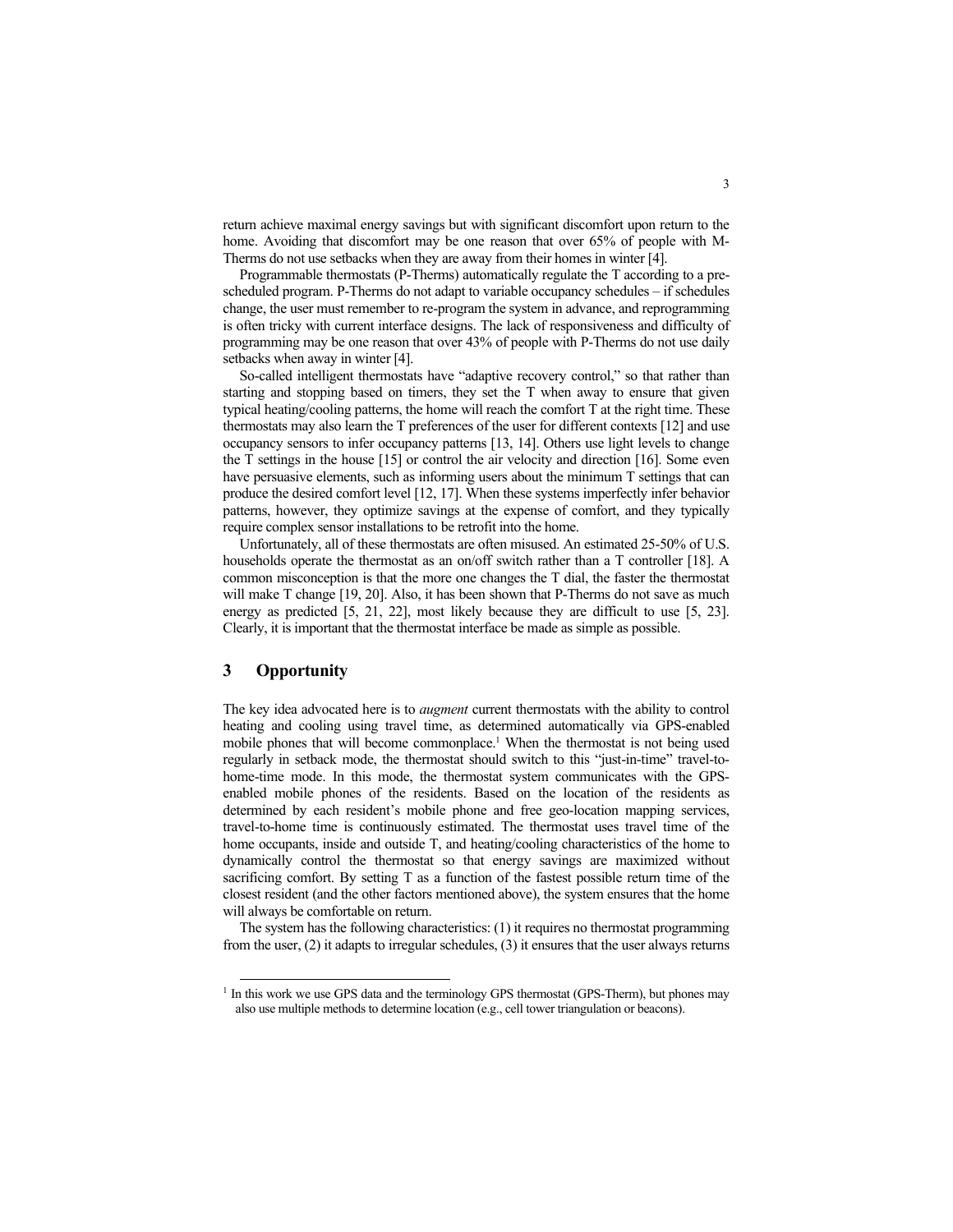to a comfortable house, (4) it creates opportunities for motivating additional savings using context-sensitive prompting, and (5) and it does not require installation of a complex new sensor system in the home. As we will discuss, in its most straightforward implementation, it does not save more energy than a M-Therm or P-Therm that is regularly used with daily setbacks, but it will save energy overall for the general population because so many people fail to use their thermostats properly. The concept, therefore, is to layer the GPS thermostat (GPS-Therm) capability on top of existing thermostats, so that the GPS system engages only when users are not using a more efficient setback strategy.

This work is inspired by solutions for controlling appliance use in the home or office based on indoor location [9, 10, 24], but the proposed system does not require an extensive sensor or distributed appliance control network to be installed in the home to achieve savings. We make only the following assumptions: (1) that mobile phone adoption trends continue so that in many households everyone who travels alone will have a phone, (2) that within a few years nearly all new phones will have location-finding and Internet data transfer capabilities, and (3) that many homes will have Internet access and home wireless networks. For households where these assumptions hold, we discuss the energy saving potential of the system.

### **4 Measuring Potential Energy Savings**

In this section we describe the results of an exploratory simulation we conducted to better understand the extent to which a GPS-controlled thermostat system might save energy.

### **4.1 Data Collection**

We recruited 8 people living in 4 different homes in the greater metropolitan area of Boston, Massachusetts using mailing lists, flyers, internet advertisement and word of mouth. None of the subjects had any affiliation with the research team. Each person worked outside of his or her home and had a separate car that was used as the main mode of transport. Each house had a heating system that was not shared with any neighboring residences (see **Table 2**). The study was approved by our human subjects review board.

To gather realistic data on travel patterns, between March and June, 2008 a TrackStick Pro GPS logger [25] was installed on the dashboard of each vehicle of each member of each house. The logger was plugged into the cigarette lighter socket. These loggers were left for up to 3 mo, recording position of the vehicle each minute whenever it was operating. Data were recovered from each logger every 4 weeks.

To measure the heating and cooling properties of the homes, two T and humidity loggers (EL-USB-2, EL-USB-1) [26] and Logit LCV electrical current loggers [27] were installed in each house for 3 d of measurement. One T and humidity logger was placed near the thermostat and another outside of the house on the north facing wall or window, where the sensor was not in contact with direct sunlight. The current logger was attached to the current-carrying wire from the thermostat to the HVAC system to gather information about when the heating system was activated.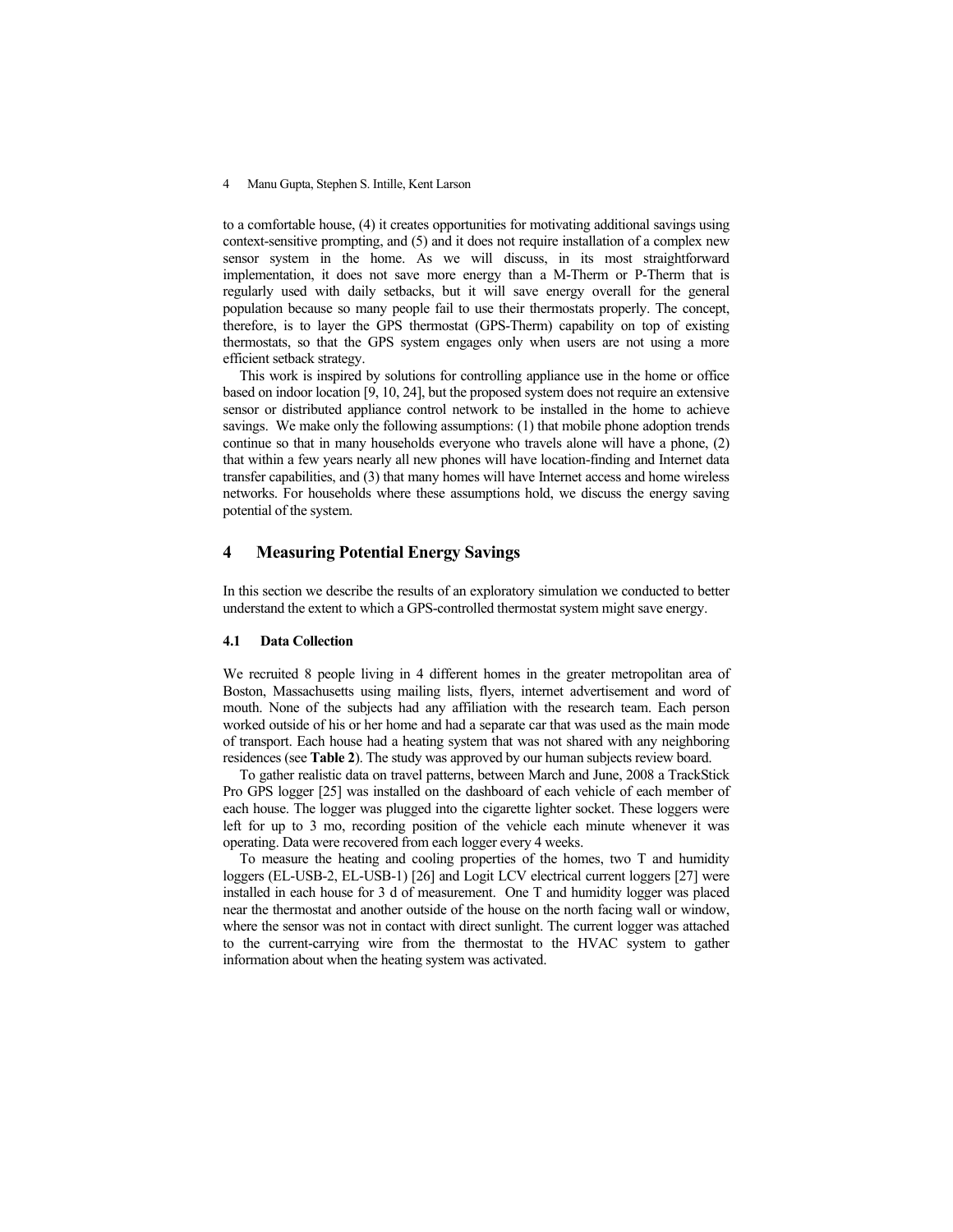During the 3 days that the sensors were installed, each home had its P-Therm reprogrammed by the investigators as follows: set to 50ºF (10ºC) from 9 AM to 4:30 PM and set to a comfortable T, typically between 67-69ºF (19.4-20.5ºC), other times.

In addition to the participant homes, data were collected from an unoccupied, newly constructed and well insulated (R-25)  $1100 \text{ ft}^2$  condominium (control house) in December, 2007. A typical day for the type of people who participated in the study would be a person leaving at 7 AM for an 8 AM to 6PM workday with arrival home at 7 PM. This routine was scheduled on the P-Therm for 3 wk, with a comfort T of 69ºF (20.5ºC) and a setback T of 45ºF (7.2ºC), the Energy Star recommended settings [28].

**Table 2**. Participant house details. At the time of the experiments, the cost of natural gas was \$1/therm. The cost of oil was \$1.20/liter. Hot water heating systems used radiators. All the homes had programmable thermostats.

| House   | Heating<br>fuel | Heating<br>system | Capacity<br>(Btu/h) | Insulation | Commute<br>travel time           | Days of<br>data | Vehicles     |
|---------|-----------------|-------------------|---------------------|------------|----------------------------------|-----------------|--------------|
|         | Gas             | Forced air        | 100k                | Low        | 35 min-50 min                    | 75              |              |
|         | Gas             | Hot water         | 130k                | Medium     | $10 \text{ min-}15 \text{ min}$  | 75              | 2            |
|         | Oil             | Hot water         | 133k                | Medium     | $7 \text{ min} - 10 \text{ min}$ | 63              | C            |
|         | Oil             | Hot water         | 154k                | High       | $20 \text{ min-}35 \text{ min}$  | 63              | C<br>∠       |
| Control | Gas             | Forced air        | 100k                | Very high  | Simulated                        | 90              | $\mathbf{0}$ |

### **4.2 Evaluation**

Software was written to simulate the functionality of manual, programmable, and GPScontrolled thermostats. The simulator, which uses the same algorithm later described when discussing a real-time, fully-functional prototype in Section 6, requires the following for input at each point throughout the day at 1 min intervals: (1) indoor T, (2) outdoor T, (3) latitude/longitude coordinate for each occupant's phone (if available), and (4) heating/cooling tables for the home. Additional information can be provided to the simulator when modeling various conditions (e.g., minimum allowable T in the home, occupant schedules, a T setting for P-Therm and M-Therm, and heating system type).

Heating/cooling tables were created for each house using the T profile data collected over 3 d. A heating table was created for heat gain (i.e. the time it takes for the house to heat up by 1°F (-17.2°C) from each starting T given an outdoor T with the heating system running at full capacity), and a cooling table was created for heat loss. The 3 d of data typically do not span the entire range of outdoor T for winters for the region  $(0^{\circ}$ F (-17.7°C) to  $60^{\circ}$ F (15.5  $^{\circ}$ C)). Therefore, values not directly observed were estimated from the 3 d of data and the energy transfer equation for a building [29].

At each point in time throughout the day when a longitude and latitude coordinate is available, to simulate operation of the GPS-Therm, the simulation software sends the location and the occupant's home coordinate to the MapQuest web service [30] and obtains estimated travel-to-home time. The MapQuest web service uses a proprietary algorithm for calculating travel time and distance that appears to use road type, speed limit, and distance, but not local traffic conditions. An outdoor T file was created for the greater Boston area for the entire duration of the study by accessing two online weather archive databases.

Each minute the simulator outputs the target T based on the travel-to-home time, estimated indoor T, and HVAC on/off cycle duration. It also outputs the simulated indoor T and the HVAC cycle state (on/off). Using either the pre-programmed times for leaving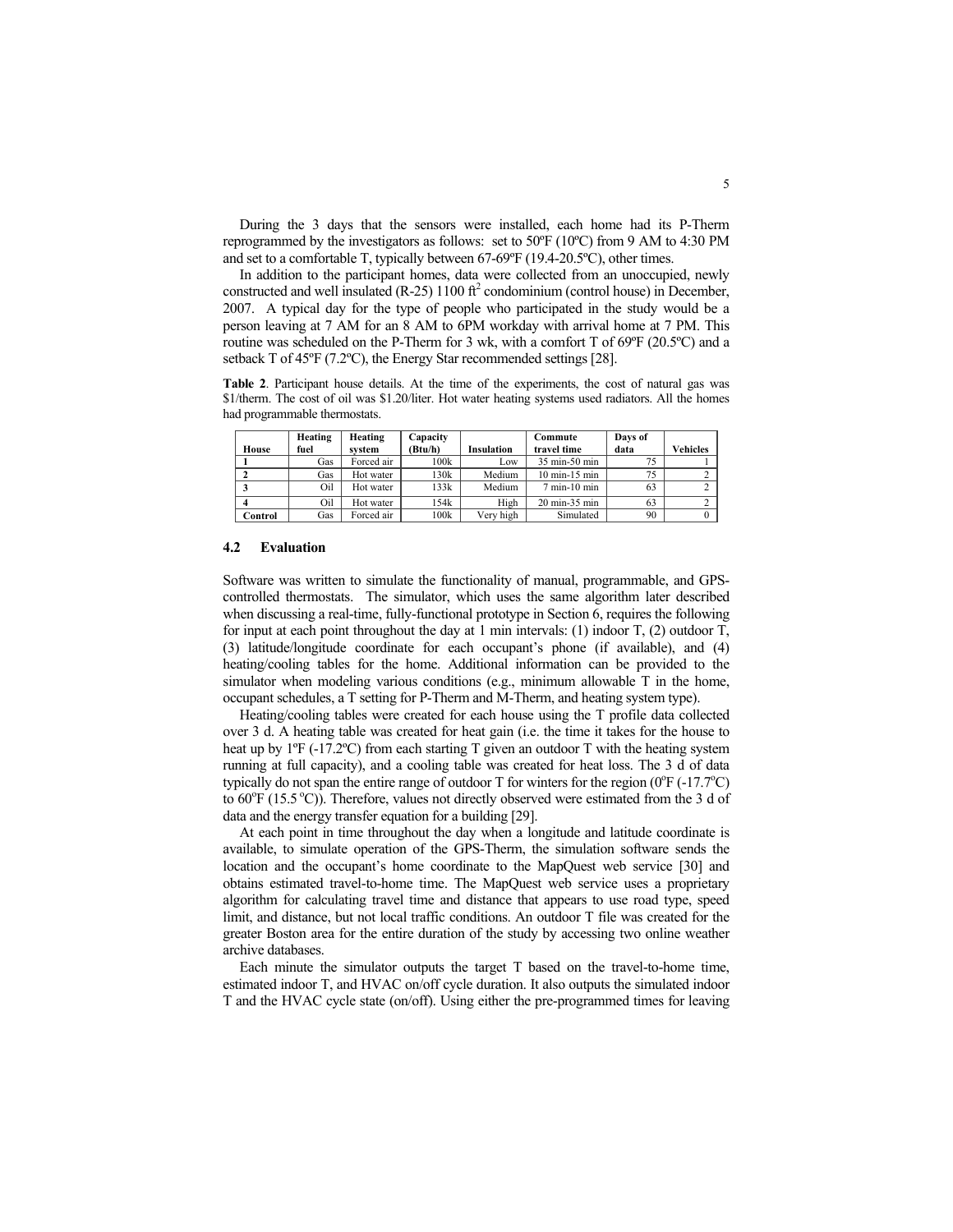for work and returning or the time detected when someone returned home, the system also simulates the operation of the M-Therm and P-Therm.

#### **4.3 Results with Common Travel Patterns for Daily Workers**

First we discuss simulator results using the control home and simulated travel patterns where people commute every weekday with average commute times of 15 min, 26 min (Boston's mean commute time) [31], and 90 min. We assume that the comfort T of the home is set to the Energy Star recommended setting of 69ºF (20.5ºC) [28]. We compare four scenarios. The first is the *baseline*, where the thermostat is set to the comfort T at all times of day. As indicated in Section 1, many people [4] with both P-Therms and M-Therms do not use setbacks at all. The second is *manual setback,* where the T is lowered manually upon leaving the house and raised manually upon returning. The third is *programmable setback,* where schedules are programmed for lowering and raising the setpoint each day based on standard work patterns. In programmable mode, we assume that the system starts heating 30 min before the return time and maintains a target T (setback) of 60ºF (15.5ºC) during the day when the home is unoccupied. Finally, the last case is the *GPS-thermostat,* where the target T is set as a function of travel-to-home time. All of the savings reported are calculated with respect to the baseline condition.



**Figure 1.** A typical day with 90 min simulated travel time and simulated results with different thermostat types, as explained in the text.

**Figure 1**(a) shows the simulation results for a 24 h period assuming a long travel time to and from work of 90 min each way. Approximately 1.7 million people in the U.S. commute for 90 min or more each way [26]. Line A shows when the simulation software estimates that the heater will cycle on and off in the baseline condition, with *up* being an on-cycle. Line B is the baseline T, showing how the target T will oscillate around 69ºF (20.5 $^{\circ}$ C), assuming the HVAC triggers when the T drops 0.3 $^{\circ}$ F (0.17 $^{\circ}$ C) below the target (at 68.7 $\text{F}$  (20.4 $\text{°C}$ )) and runs until the T exceeds the target by 0.5 $\text{°F}$  (0.28 $\text{°C}$ ) above the target (or  $69.5^{\circ}$ F (20.8 $^{\circ}$ C)). Line C shows the 90 min travel time, leaving at 7 AM and returning at 7 PM, assuming an 8:30-5:30 workday. Line D shows the outdoor T fluctuation, which does influence cycle times (a small change can be seen in lines A and B from morning to mid-day in cycle length). Line E is the target T determined based on travel distance. This value is determined using the estimated heating/cooling parameters of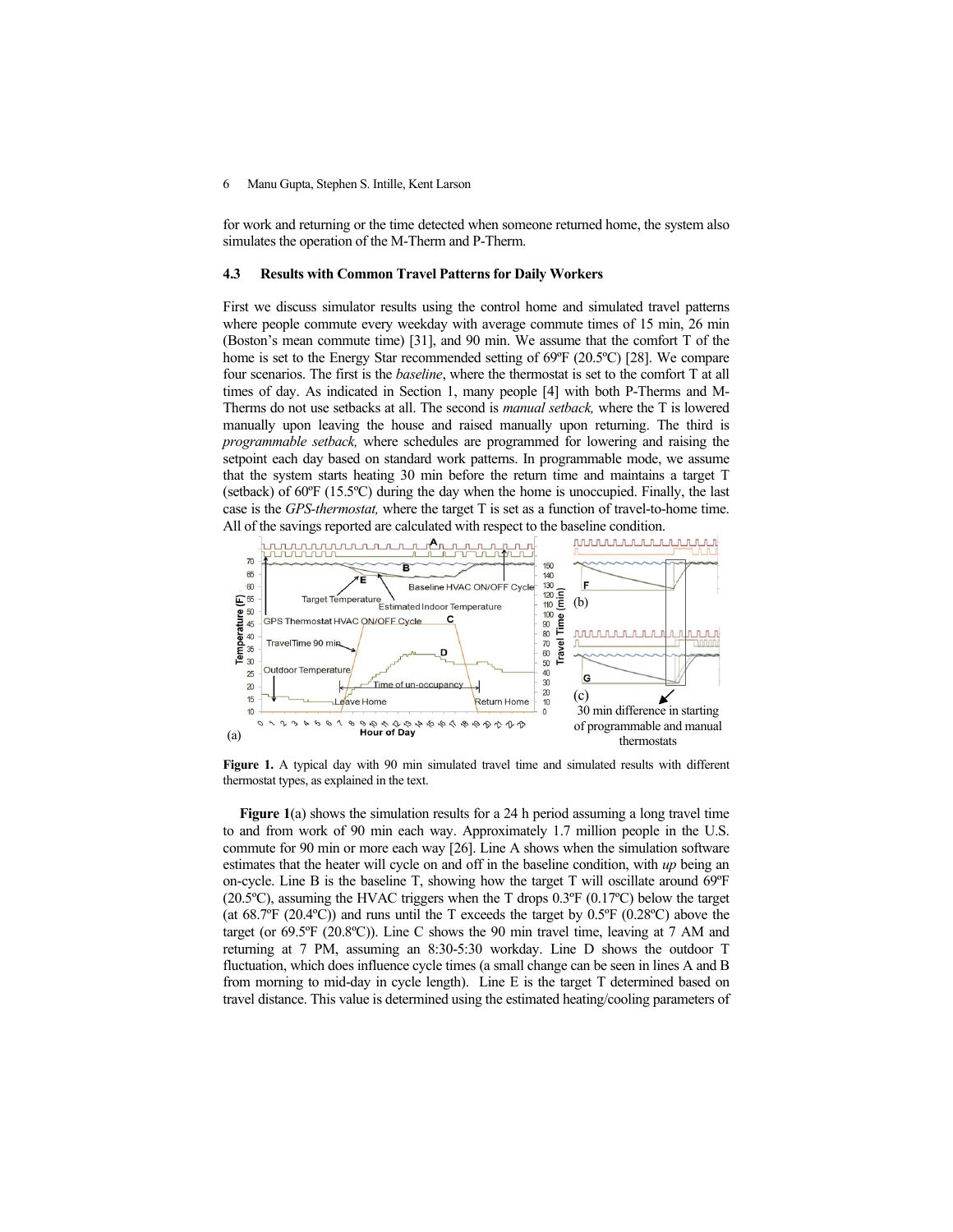the home at various indoor and outdoor T. It drops as the travel time increases and plateaus at the lowest T that will allow the home to heat back up in time to achieve the comfort T given the travel time. In **Figure 1**(b), line F shows the target T for the P-Therm simulation. In **Figure 1**(c), line G shows the target T for the M-Therm simulation.

First we compare the just-in-time GPS-Therm directly to M-Therms and P-Therms. In addition to presenting results for daily savings when the devices are properly used, we present results in terms of "expected energy savings" and "expected monetary savings." Expected savings is equal to the estimated savings multiplied by expected compliance of use of the particular thermostat type. The expected compliance of a M-Therm assumes 35% [4] of users will use manual setbacks when leaving the house. The expected compliance of a P-Therm assumes 56% of users will have it programmed to use setbacks. Although the GPS-Therm requires no action on the part of the user, we assume that 10% of the time the user may forget to take the phone, lack a GPS connection, be out of mobile phone coverage, or discharge the phone battery (resulting in a relatively high estimated compliance of 90%).

**Table 3** shows the simulation results for the three thermostat types for different travel times. The savings using the GPS-Therm increase as the travel time increases, whereas the savings from P-Therm and M-Therm are constant and independent of travel time. The expected savings from the GPS-Therm begins to exceed the expected savings from the P-Therm and M-Therm when travel time reaches 60+ min. The simulations show what we expect to be true: that maximal savings can be achieved by simply turning off a heating or cooling system whenever someone leaves home and sacrificing comfort on return. Using travel time provides less substantial savings than P-Therm for people with short commutes and predictable work schedules, because if someone works near home the system does not allow the T to drop very far to ensure that the home can return to comfort quickly enough no matter when a person leaves work for home. Therefore, even though the GPSthermostat is likely to have a much higher compliance than M-Therms and P-Therms, the simulations suggest advising against generally replacing P-Therms with GPS-Therms. Instead, the travel-time control should activate only in those situations where the system detects that manual or programmatic setbacks will not be in use.

**Table 3.** Simulation results on daily savings on workdays of different thermostats for different travel times. The data are for the unoccupied, well-insulated control home (see Table 2), assuming an 8:30AM-5:30PM job. The expected savings are adjusted by expected compliance rates.

| Type (travel time) | Savings each<br>workday (%) | Savings each<br>workday (\$) | <b>Expected</b><br>compliance $(\% )$ | <b>Expected</b><br>savings $(\% )$ | <b>Expected</b><br>savings (\$) |
|--------------------|-----------------------------|------------------------------|---------------------------------------|------------------------------------|---------------------------------|
| Manual thermostat  | 24.7                        | 2.16                         | 35                                    | 8.65                               | 0.756                           |
| Prog. thermostat   | 21.74                       | 1.9                          | 56.2                                  | 12.22                              | 1.068                           |
| GPS therm (15 min) |                             | 0.38                         | 90                                    | 4.5                                | 0.342                           |
| GPS therm (26 min) | 7.6                         | 0.57                         | 90                                    | 6.84                               | 0.513                           |
| GPS therm (45 min) | 11.75                       | 0.88                         | 90                                    | 10.57                              | 0.792                           |
| GPS therm (60 min) | 13.82                       | 1.04                         | 90                                    | 12.44                              | 0.936                           |
| GPS therm (90 min) | 17.05                       | 1.28                         | 90                                    | 15.35                              | 1.152                           |

A key benefit of the GPS-Therm concept is that, unlike existing technologies, it adapts to changes in behavior *without requiring any behavior change on the part of the end user*. For the over 50% [4] of households not performing manual setbacks or using programmable thermostats properly, the GPS-Therm could provide a low-burden energysaving option.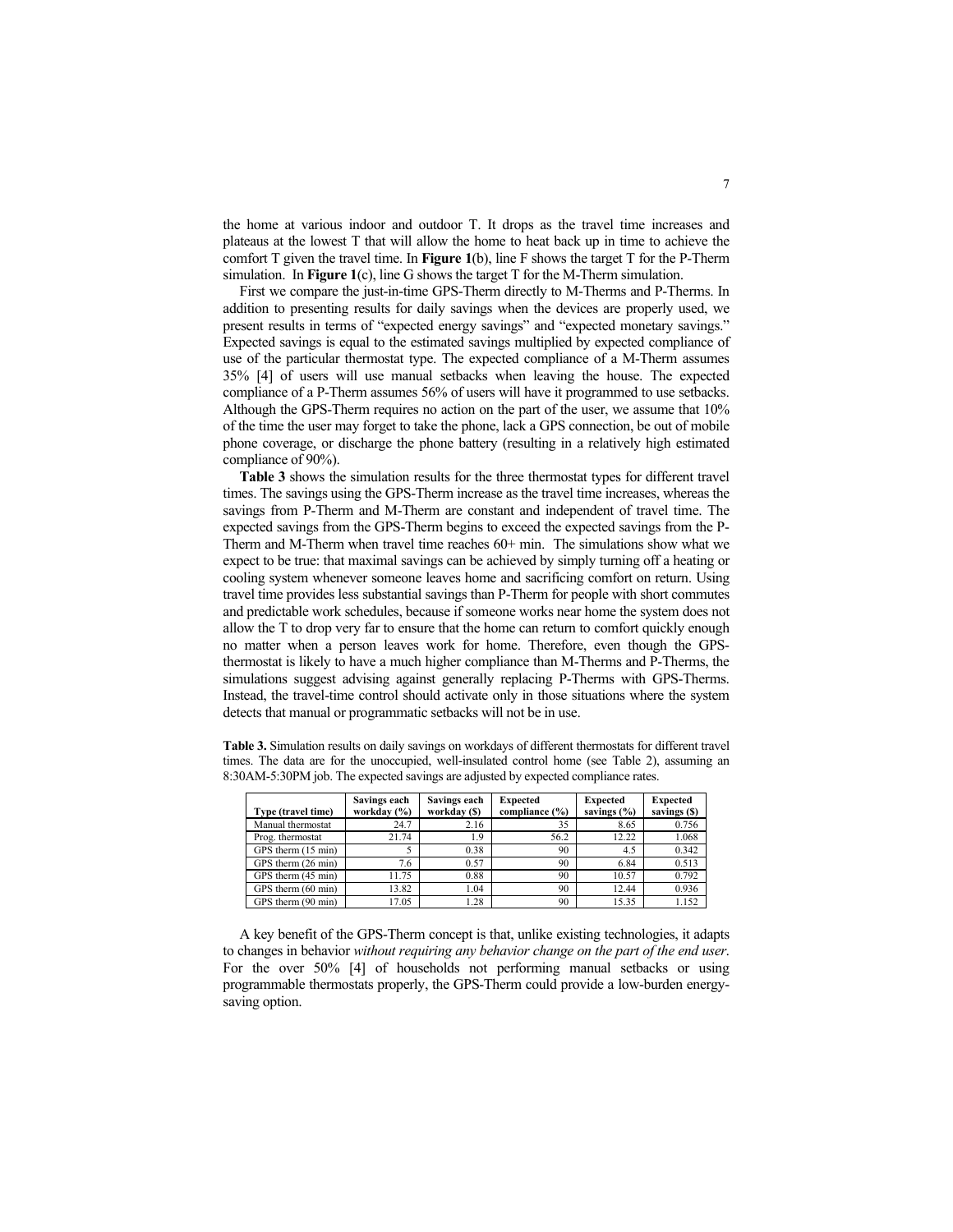**Table 4** shows "GPS add-on" expected savings. Here, expected savings are estimated using the programmable thermostat model for the 56.2% of the programmable thermostat owners who program it, but for the remaining 43.8% who do not program it, we assume that the thermostat defaults to the GPS model. Similarly, we assume that 35% of households that use the M-therms use setbacks but that the remaining 65% would default to the GPS system. For the control home with a 8:30 AM-5:30 PM job and commute of 26 min, the GPS-Therm add-on system would improve the overall expected performance of M-Therms by 4.9% and the overall expected performance of P-Therms by 3.3%. For a commute of 90 min, the savings jump to 11.1% and 7.5% respectively.

**Table 4.** The expected savings for the control home when the GPS-Therm mode *augments* M-Therms and P-Therms for a 26 min commute and 90 min commute.

| Type (commute length)                                | Compliance<br>(%) | <b>Expected</b><br>savings per<br>workday (%) | <b>Expected</b><br>savings per<br>workday (\$) |
|------------------------------------------------------|-------------------|-----------------------------------------------|------------------------------------------------|
| Manual thermostat (26 min)                           | 35                | 8.65                                          | 0.76                                           |
|                                                      |                   |                                               |                                                |
| Manual therm augmented with GPS therm (26 min)       | 100               | 13.59                                         | 1.13                                           |
| Programmable thermostat (26 min)                     | 56.2              | 12.22                                         | 1.07                                           |
| Programmable therm augmented with GPS therm (26 min) | 100               | 15.55                                         | 1.32                                           |
| Manual thermostat (90 min)                           | 35                | 8.65                                          | 0.76                                           |
| Manual therm augmented with GPS therm (90 min)       | 100               | 19.73                                         | 1.59                                           |
| Programmable thermostat (90 min)                     | 56.2              | 12.22                                         | 1.07                                           |
| Programmable therm augmented with GPS therm          | 100               | 19.69                                         | 1.63                                           |
| 65                                                   |                   | 150<br>140                                    |                                                |



**Figure 2.** (a) One week of real travel time data of a participant (House#1) and GPS-Therm simulation. (b) GPS-Therm simulation for a vacation period of participant of House#2.

#### **4.4 Simulation Using Real Travel Time Data**

In the simulation above we assume that the person commuting always leaves and returns at the same time each day. To better evaluate potential savings, we used the real travel data from our 8 participants obtained from the GPS devices in their vehicles. Each house had two participants, so the simulator always used the minimum travel-to-home time of the two. The drive time given by the MapQuest server does not take into account the traffic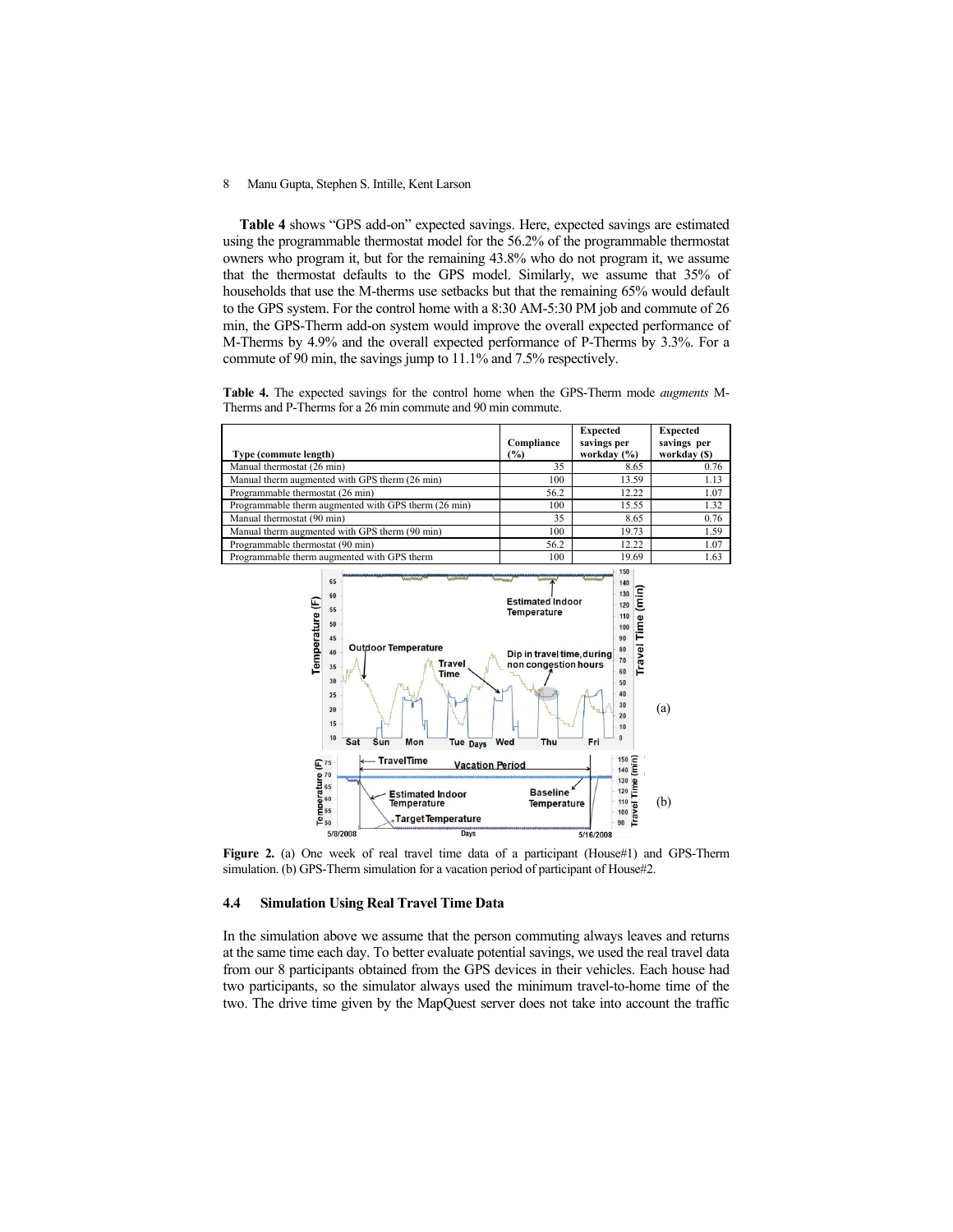congestions and delays in commute time during the different hours of the day. Therefore we increased travel times at each hour of the day proportionally to the traffic congestion index for Boston.

**Figure 2** shows the travel data and GPS-Therm simulation for a typical week of one participant from House#1. The travel pattern of the participant is fairly regular throughout the work week with a small trip during a weekend. **Figure 3** shows the travelling patterns of the participants in House#2. The simulation algorithm uses min travel time because the system must always be able to condition the environment in time to reach comfort conditions for the closest person. For some homes this puts an upper bound on savings at a short (e.g., 7 min) commute. The figure areas that are marked with "V" are the time periods where participants went for a vacation. If only one person in a house went for the vacation, the travelling time of the person staying at the home is considered. Travel time during vacations was manually entered into the dataset in cases where participants left their cars at home. For example, participants in House#2 went to London which is 8 h by airplane. Therefore we manually entered 8 h of travel time during the vacation.



**Figure 3**. Travel patterns for entire duration of the study for one household and the minimum combined travel time. V's mark vacation periods.

**Table 5** shows the simulation results for the entire study duration for all the four participating houses for P-Therms and GPS-Therms. The house details are given in **Table 2**. The baseline for calculating the energy and monetary savings is the cost of maintaining the comfort T throughout the study using no setbacks. 2 For the simulation, the P-Therm for all the participants is scheduled from 7 AM to 6:30 PM every day (and, to be conservative, including weekends). This interval was selected because all of the participants leave and arrive home at about this time. The target T (setback) for the P-Therm was set to 60ºF (15.5ºC). The effectiveness of the GPS-Therm fully depends on the travel patterns of the individuals and their home heating characteristics. For House#3, the GPS-Therm performs only 0.3% better than the baseline and a P-Therm with daily setback settings would be most effective. House#2 has larger savings because the house occupants had 2 vacations during the study totaling 12 days when the GPS-Therm automatically selects a very low target  $T$  that is sustained for the duration of the trips – a situation where the GPS-Therm excels, as shown in **Figure 2**(b). Overall, however, when only considering savings and not return comfort, M-Therms or P-Therms are clearly preferable over the GPS-Therm when they are used properly. The savings for P-Therms are higher than that of M-Therms, because the occupants spent more time in the home than the programmable settings assumed (especially on weekends).

<sup>&</sup>lt;sup>2</sup> Our baseline condition assumes that some of the 64% of U.S. manual thermostat owners who do not set them back regularly do not do so even when leaving for vacation, either due to lack of understanding, concern about plants, pets, or pipes, not desiring to return to a uncomfortable home, or simply forgetting to do so.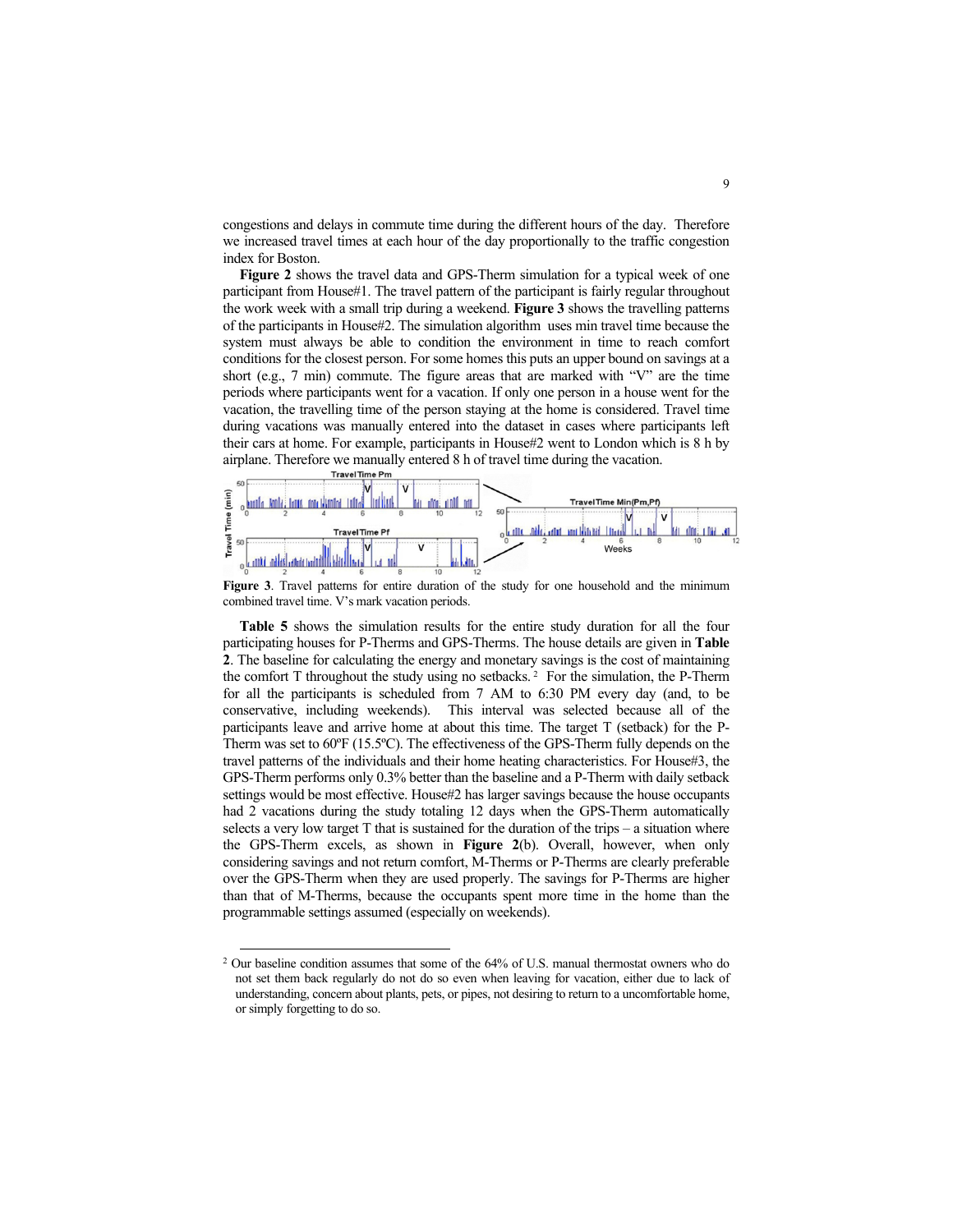We know, however that compliance rates are low and that use of the GPS system can increase overall *expected* performance without requiring complicated programming or sacrificing comfort if augmented on top of M-Therms or P-Therms that are not being used. **Table 5** (bottom) shows the expected savings that might have been achieved in that case in the larger population for similar homes as the test homes.<sup>3</sup> Savings range from 4.9% to 9.4% for GPS-augmented M-Therm to 7.9% to 12.2% for GPS-augmented P-Therm.

**Table 5**. Simulated energy and monetary savings for the entire duration of the study for all the participating houses, including energy and monetary savings when using the GPS-Therm to augment manual and programmable thermostats, based on actual commuting patterns and expected compliance rates. CT = comfort temp. LT = lower temp.

|                        | Savings for study duration % (\$)          |                    |                    |                    |  |  |  |
|------------------------|--------------------------------------------|--------------------|--------------------|--------------------|--|--|--|
|                        | <b>House#1 - 75 days</b>                   | House#2 - 75 days  | House#3 - 60 days  | House#4 - 60 days  |  |  |  |
| Thermostat             | $CT = 67$ , $LT = 65$                      | $CT = 69, LT = 67$ | $CT = 69, LT = 67$ | $CT = 69, LT = 67$ |  |  |  |
| Programmable           | 19.4% (\$168)                              | 14.1% (\$102.80)   | 17.1% (\$387.50)   | 13.5% (\$244.30)   |  |  |  |
| Manual                 | 18.0% (\$165.90)                           | 13.7% (\$97.30)    | 14.6% (\$332.90)   | 12.6% (\$225.70)   |  |  |  |
| <b>GPS</b>             | $2.9\%$ (\$25.50)                          | 7.1% (\$49.70)     | $0.3\%$ (\$7.50)   | $0.8\%$ (\$15.50)  |  |  |  |
|                        | Expected savings for study duration % (\$) |                    |                    |                    |  |  |  |
| <b>Manual defaults</b> |                                            |                    |                    |                    |  |  |  |
| to GPS                 | $8.2\%$ (\$74.60)                          | $9.4\%$ (\$66.30)  | 5.3% (\$121.40)    | 4.9% (\$89.10)     |  |  |  |
| Programmable           |                                            |                    |                    |                    |  |  |  |
| defaults to GPS        | 12.2% (\$105.60)                           | 11.0% (\$79.60)    | $9.7\%$ (\$221.10) | $7.9\%$ (\$144.10) |  |  |  |

#### **4.5 Simulation Using Just-in-Time Questions**

Using the GPS data, it is possible to improve the GPS-Therm mode by creating a system that benefits from modest user feedback without requiring the user to proactively remember to change the thermostat or predict schedules far in advance. Suppose when the user is detected to be away from home and not moving (i.e., just arrived at work), the system prompts with a simple question on the phone.

To estimate the savings this small interruption might enable, three additional (winter time) scenarios were simulated for the control house.

- •Return at lower T: A user agrees to return at a T slightly lower than his or her comfort T. On the user's return, the home will be at a lower T, but the house will continue to heat up until it reaches the comfort T (see **Figure 4** (a). In this scenario the system will have a lower target T and more energy savings during the day as compared to the T set automatically by the GPS-Therm.
- •Specify a time to return home: If the user decides to return back at a specific time, the GPS-Therm will ignore the GPS data and operate like an intelligent thermostat that calculates the lowest possible target T (setback) and heating start time so that when the user returns, the house is at comfort T, resulting in a lower target T and more savings.

<sup>&</sup>lt;sup>3</sup> The households selected all have dual commuters and therefore the results represent savings that might be achievable for only that type of household. We fully expect, for example, that savings in households with stay-at-home parents and young children might be substantially less, because setbacks are often not appropriate. The GPS-Therm might actually be most convenient in those homes, however, where the occupants have highly variable travel time schedules that are rarely known in advance, and where the occupants may be less willing to tolerate a house that is uncomfortable upon return.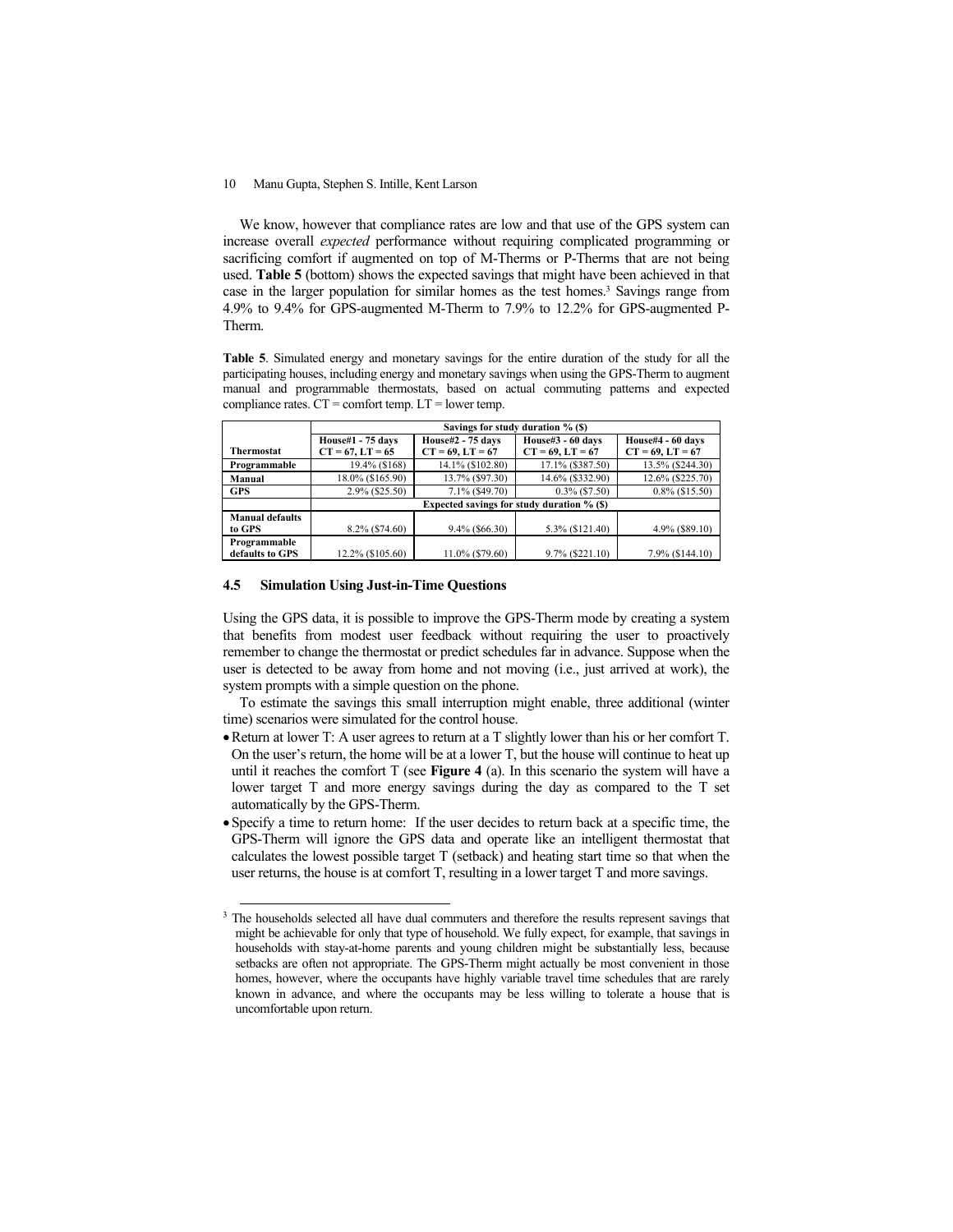•Return at lower T and specify a return time: If the user agrees to return at a lower T and also specifies a return time, maximal savings are achieved (see **Figure 4** (b)).

Occasional questions presented on a mobile phone and *only asked when someone is away from the home* may be an effective way to gather energy-saving information with only modest burden. A properly-programmed P-Therm may achieve similar savings, but remembering to change schedules in advance when someone has a variable schedule may be a challenging task. To evaluate potential savings from a small amount of user input, we simulated expected savings results for two cases for the control house where questions are answered on 2 and 3 workdays on the mobile phone when the system detects that someone has left home. **Table 6** shows the results for the scenarios described above with a travel time each way of 26 min. In short, answering just 2 prompts per week can boost workweek savings by up to 3.6%.



**Figure 4**. 24h simulation for workday travel time of 26 min with GPS-Therm where user responded to a prompt to (a) return at lower T and (b) return at a lower T at a specified time.

|  | Table 6. Simulated savings for a work week for prompting scenarios with a travel time of 26 min. |  |  |
|--|--------------------------------------------------------------------------------------------------|--|--|
|  |                                                                                                  |  |  |

|                                                           | <b>Num</b> prompts<br>answered/wk | <b>Expected</b><br>savings $(\% )$ | <b>Expected</b><br>savings(\$) |
|-----------------------------------------------------------|-----------------------------------|------------------------------------|--------------------------------|
| Manual augmented with GPS                                 | $\Omega$                          | 13.59                              | 1.13                           |
| Manual augmented with GPS + Return time                   | 2                                 | 16.91                              | 1.37                           |
| Manual augmented with GPS + Return time                   | 3                                 | 18.62                              | 1.50                           |
| Manual augmented with GPS + Lower T                       | 2                                 | 14.54                              | 1.20                           |
| Manual augmented with GPS + Lower T                       | 3                                 | 15.03                              | 1.23                           |
| Manual augmented with GPS + Return time + Lower T         | 2                                 | 17.21                              | 1.41                           |
| Manual augmented with GPS + Return time + Lower T         | 3                                 | 18.89                              | 1.53                           |
| Programmable augmented with GPS                           | $\Omega$                          | 15.55                              | 1.32                           |
| Programmable augmented with GPS + Return time             | 2                                 | 17.79                              | 1.49                           |
| Programmable augmented with GPS + Return time             | 3                                 | 18.92                              | 1.57                           |
| Programmable augmented with GPS + Lower T                 | 2                                 | 16.19                              | 1.37                           |
| Programmable augmented with GPS + Lower T                 | 3                                 | 16.52                              | 1.40                           |
| Programmable augmented with GPS + Return time + Lower T   | 2                                 | 17.95                              | 1.51                           |
| Programmable augmented with GPS + Return time + Lower $T$ | 3                                 | 19.21                              | 1.61                           |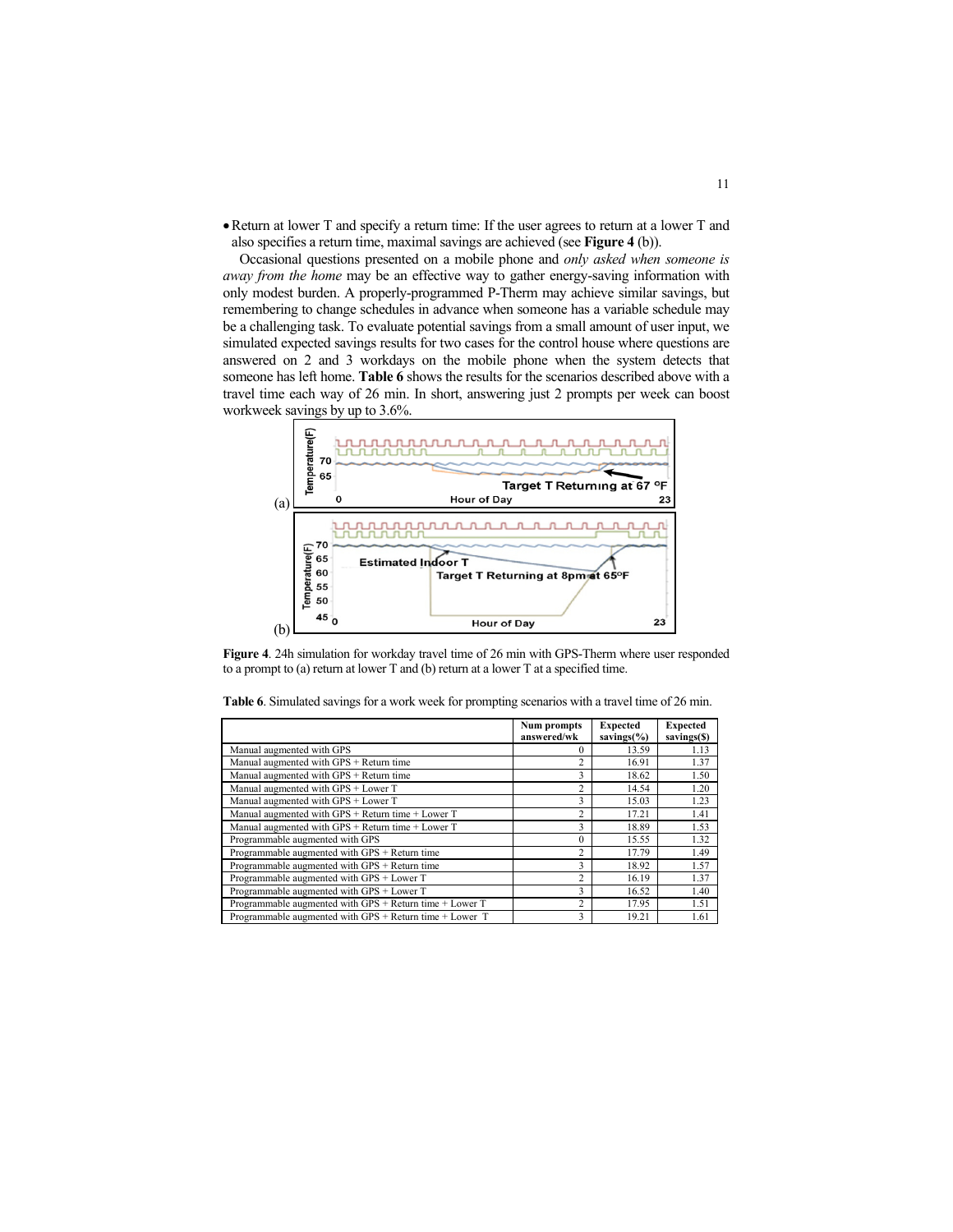### **5 Design Observations from a Real-Time Implementation**

To begin to assess the practical feasibility and usability issues that might arise with the proposed GPS-based travel-time mode, a fully-functional prototype was implemented in a participant's house for 2 wk. Due to this study being conducted in warmer months, the system controlled air conditioning rather than heating. We report on some observations from this pilot deployment.

### **5.1 System Design**

The back-end of the GPS-Therm prototype system is a client server model using TCP. The client is the GPS-enabled mobile phone (Motorola 9Qh Global) and the server is a laptop computer that was placed at the participant's house near the location of the thermostat. The server receives the GPS coordinates from the client (via GPRS) once per minute. It contacts the MapQuest web service to get the travel time and distance from the home of the participant. The server then contacts Yahoo weather web service [32] to get the outside T of that area. The algorithm calculates the target T based on the travel time and outside T using the heating/cooling tables measured in the home (using the process described in Section 4.2). Finally the server sends the new target T over a serial connection to the computer-controlled thermostat (RCS TR40 [33]), and in reply the server gets the confirmation and the current room T. The client, in reply to sending the GPS coordinates, receives the travel time, distance, current home T, and energy saving information related to the intervention questions. In some cases, the phone prompts for information, and the responses are sent to the server as well.

The prototype GPS-Therm system is divided into two interfaces: one on the laptop located in the house and the second on the mobile phone. The interface on the phone is minimalist. Nothing is displayed except when the phone detects that the phone user is over two-minutes (drive time) away from home after just having been there. In that circumstance, the phone beeps and a question is displayed on the phone's screen, which remains until the user has a chance to respond – typically on arrival at a destination. The prompt asks the user if he or she is willing return home to a 1-2ºF warmer house and a return time (if known). In each case, the interface provides the user with the information on the savings expected when additional data are entered. If arrival at a slightly warmer house is selected, the interface indicates how much time it will take the warmer house to reach the desired comfort T upon return home. The prompts are easily ignored – the user is not forced to answer the questions.

The laptop interface in the prototype system is intended to simulate a replacement thermostat wall interface that would have a small digital display. It provides the user with system status information and full manual control. Unlike most current thermostats, it always displays what the system is currently trying to do. As shown in **Figure 5**, the system displays (A) the current home  $T$ , (B & C) the current state of the system, (D) why that is the state, and (E) what the user should do if he or she wants to change the T settings. The interface provides the energy and monetary savings since the system was installed (F). It also provides control to manually change the comfort settings (L). It rewards the participant for making energy savings decisions by showing monetary tradeoffs in real-time  $(K)$  and how the system is going to react to the change  $(I&J)$ . There is a "COOL" button that can override the GPS control and resume the manual control of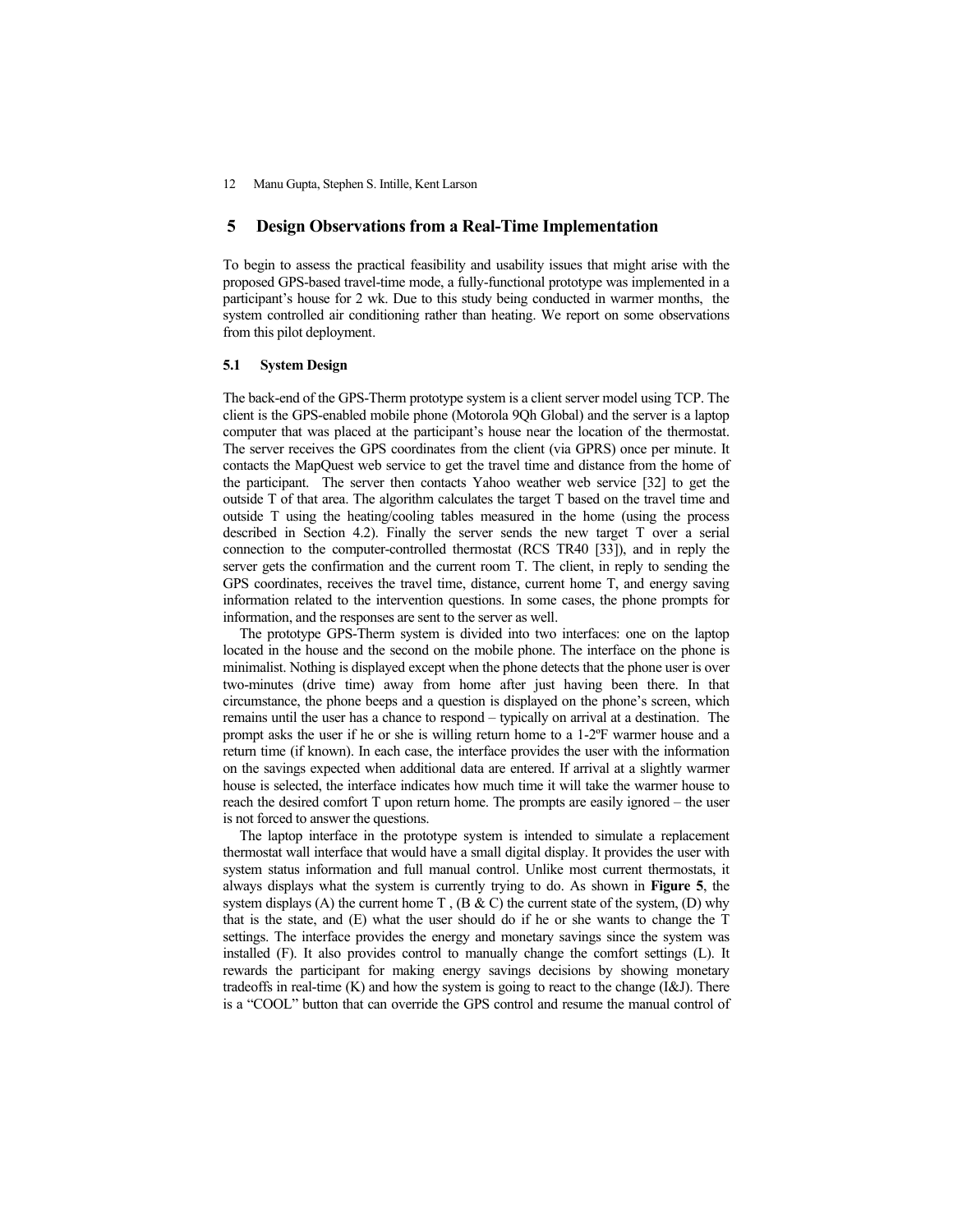the cooling system (H). **Figure 6** (left) shows a typical scenario that may occur when the participant returns to a warmer home and system is not able to track his or her mobile phone.



**Figure 5.** Screenshots of the laptop thermostat interface (simulating a wall thermostat LCD).

# **5.2 Participant**

A working professional (realtor and musician) living in a single family house near Boston with a central cooling system was recruited. The study protocol was approved by our IRB and the participant had no affiliation with the researchers.

The participant used his car as the main mode of transport during the 14 d study and lived alone in a stand-alone house with a cooling area of  $3000 \text{ ft}^2 (278.7 \text{ m}^2)$ . At the time of the experiment, the house was approximately 40 years old, and the cooling system was approximately 23 years old. The cooling capacity of the compressor was 60,000 BTU/h and the whole system was controlled by one M-Therm. The participant had a pet but he mentioned that he left his pet in the basement whenever he was away from the house, and the basement was not included in the area cooled by the air conditioning system. The comfort T of the participant was  $74^{\circ}F(23.3^{\circ}C)$ . The travel pattern of the participant was irregular because he sometimes worked from home.

### **5.3 Experimental Setup**

A professional electrician installed the computer-controlled thermostat (RCS TR40) in the participant's home. The laptop computer (server) was kept underneath it on a table with the screen clearly visible. The participant had a broadband wireless Internet connection, which was configured so that the client (mobile phone) and server could communicate. The participant was given a GPS-enabled mobile phone (Motorola 9Qh) running the software continuously and was asked to use it as his personal phone (moving his SIM card). The participant was told to recharge the phone every night. A GPS logger was also installed in the participant's car. The remaining procedures were the same as those described in Section 4.3, although adapted for cooling rather than heating.

#### **5.4 Evaluation**

The same procedures as described in Section 5.2 were used to estimate savings that the GPS-Therm add-on could have achieved for the 2 wk period of the pilot study. The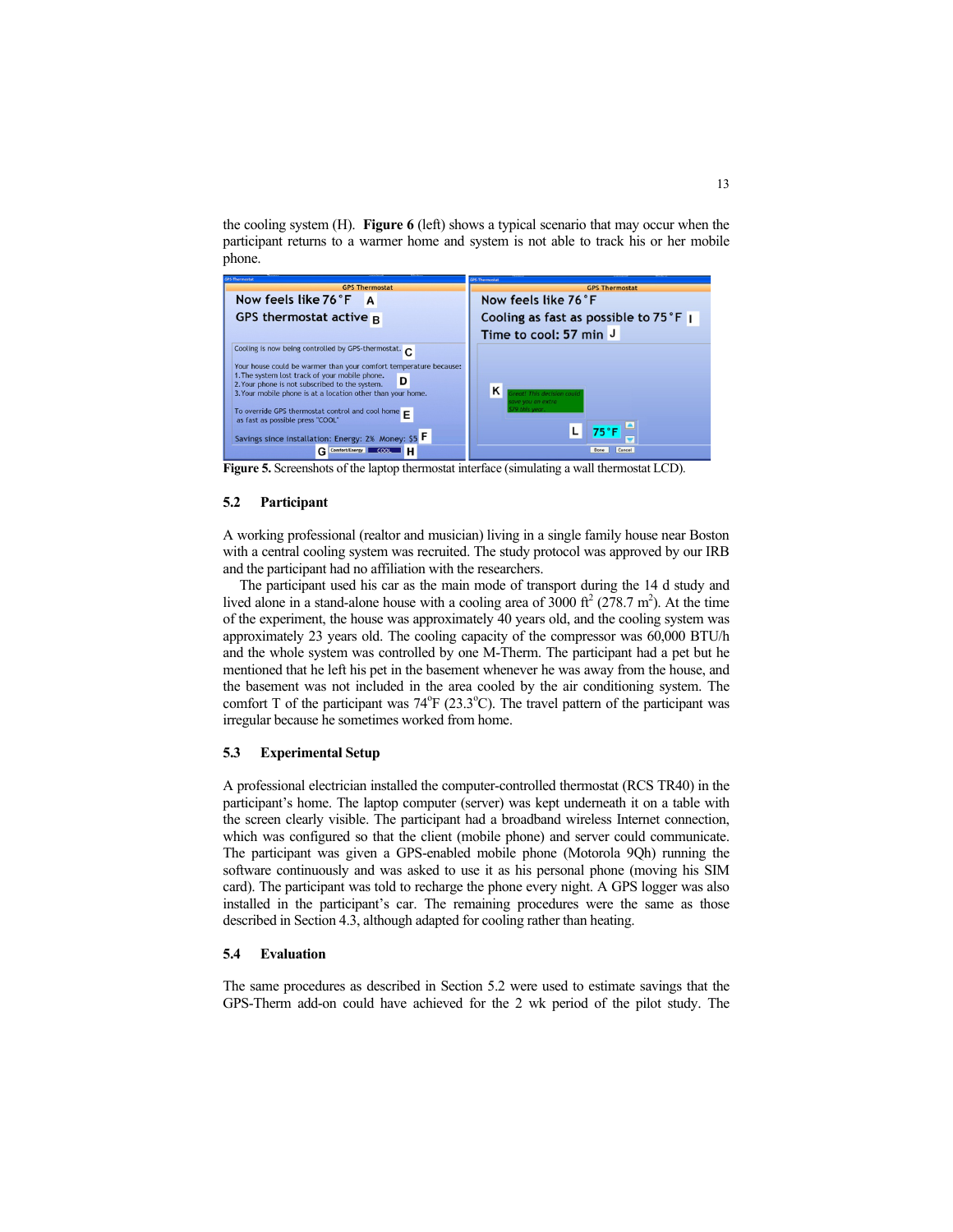baseline used was the comfort T of the participant  $(74^{\circ}F (23.3^{\circ}C))$ . The primary goal of the pilot experiment was to gather qualitative feedback on the practicality and usability of a fully-functional system.

#### **5.4.1 Energy Saving Estimations**

Under normal circumstances, this participant said "*I never change my setback temperature.*" Based on the participant's home cooling characteristics and his travel patterns as obtained from the mobile phone, our simulations showed that by running the GPS-Therm prototype for two weeks he therefore saved an additional 3.4% and \$2.70. The impact of using the phone's GPS versus a GPS logger in the car was minimal. As indicated in **Figure 6**, an additional savings of only 0.2% would have been achieved had the phone GPS worked equivalently to the Trackstick Pro in the car.



**Figure 6**. Travel patterns of the participant for 2 wk. Highlighted portions show the difference between travel data from the phone's built-in GPS and GPS logger in the car, which are modest.

As in previous simulations, we used this participant's travel patterns and his home's temperature response characteristics to estimate the expected savings across others with homes and travel patterns like his, assuming the M-Therm and P-Therm compliance rates. **Table 7** shows the expected savings possible for the two week period. Although programmable systems would save the most energy,

| <b>Thermostat</b>               | <b>Expected</b><br>Savings (%) | <b>Expected</b><br>Savings 2 wks (\$) |
|---------------------------------|--------------------------------|---------------------------------------|
| Manual                          | 1.05                           | 0.84                                  |
| Manual augmented with GPS       | 3.3                            | 2.60                                  |
| Programmable                    | 5.84                           | 4.64                                  |
| Programmable augmented with GPS |                                | 5.80                                  |

**Table 7.** Expected savings across similar homes and commute patterns for two weeks.

### **5.4.2 Responding to Prompts**

During the 14 d study, the participant answered 8 of 24 prompts he received on occasions when he left his home, and he entered some information that led to energy savings in each case. During 3 of his trips, for example, he responded positively to the "return at warmer temperature" and the "specify a return time" questions. Due to the novelty effect, we hesitate to make generalizations about the question-answering. However, we *can* measure the energy saving impact, and each answer he gave saved the participant an average of 0.32%, or \$0.25, in energy when the thermostat was in GPS mode. For some people, this amount earned may offset the burden of the interruption.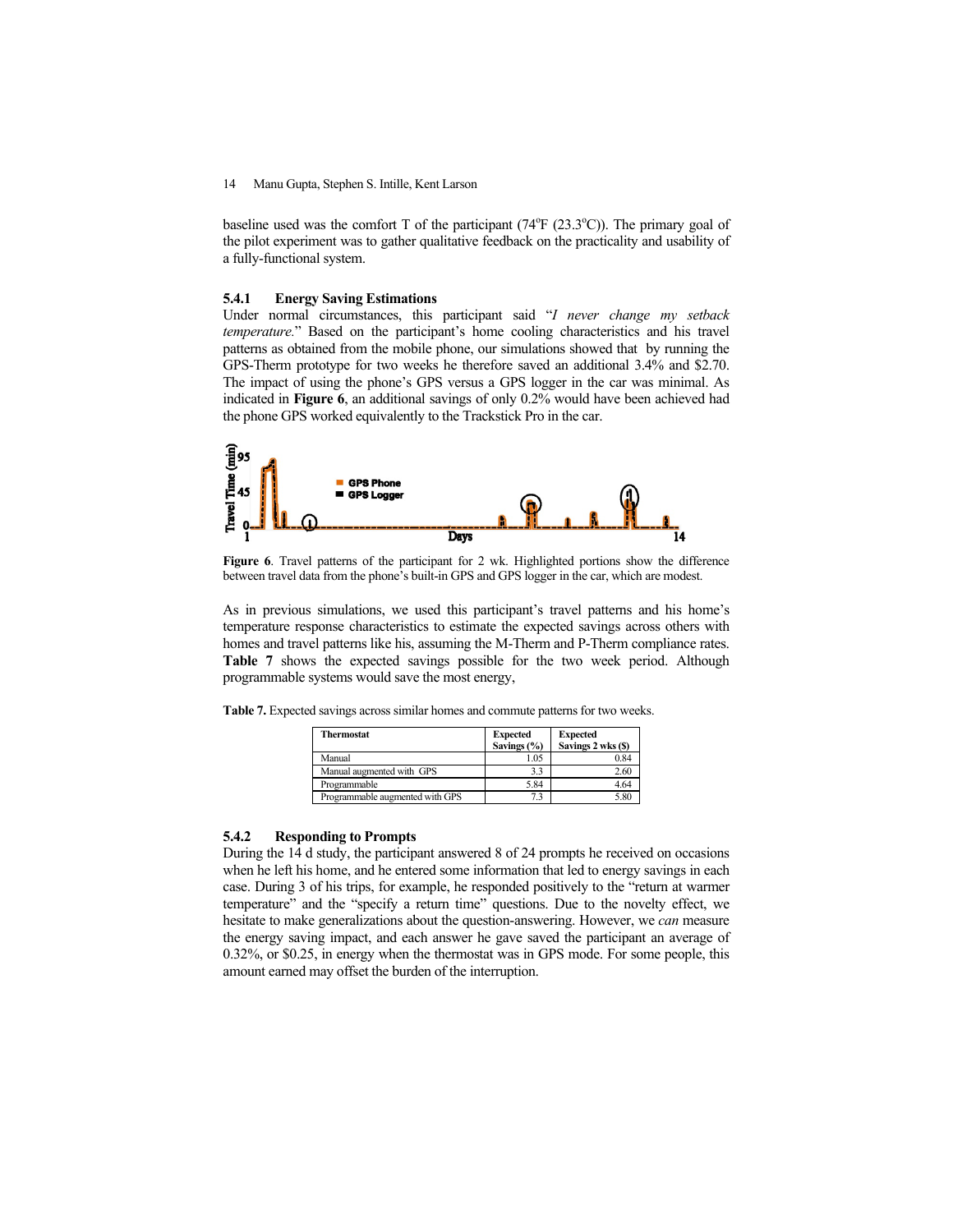### **6 Discussion**

The results from our participants using both simulation and the functional system suggest that a GPS/travel-time thermostat mode could save substantial amounts of energy. Here we list issues that may need consideration if such a system were to be implemented at scale.

*Issue 1: Aesthetic concerns and impact on design*. Most thermostats are wall mounted at eye-level, far from a either an electrical outlet or an Internet outlet. Home occupants may be unwilling to introduce unsightly cables running to the device or invest in costly, messy renovation. To encourage widespread adoption of a thermostat with a GPS mode, the system must (1) be powered by the 24v line running to every thermostat, and (2) connect to the Internet via a wireless link. The extra energy consumed by the continuous wireless link (e.g., 802.11) must be factored into the potential savings. A typical wireless router consumes approximately 0.3KWh/d, which in the Boston area would cost \$0.06/d and \$22/year, far less than the GPS-mode savings for many people.

*Issue 2: Cost.* In our prototype, the server was implemented on a laptop, but mobile phones with data connections are sufficient to run the simulations. By leveraging the phones that people will buy anyway, the only new functionality that must be added to a thermostat is a wireless link so the thermostat can be set and read remotely. In homes similar to our participant houses where people do not use setbacks, the technology could pay for itself quickly. On average, winter month savings would range from approximately \$45 to \$120 in our area. Considering *only* winter months, this leads to estimated payback times from 12 mo for House#2 to 36 mo for House#3. Without knowing how much he could have saved, the participant using the prototype reported that he would pay up to \$300 for the device that he tested, an amount adequate to cover the cost of the device.

*Issue 3: Unanticipated consequences in behavior*. Our participant using the fullyfunctional system mentioned that his work travelling patterns are irregular and that he did not use setbacks, but that the GPS mode was beneficial because, "I don't have to remember to change my temperature settings before leaving." However, if long term he relied on GPS mode instead of using setbacks for his regularly scheduled trips, he would waste energy. If the system detects someone is relying on GPS mode, the interface should gradually introduce interactive prompting with the goal of encouraging use of the P-therm or gathering information every day that allows the system to operate at the same efficiency. The unintended consequence of someone who otherwise would have adjusted the thermostat instead relying on the GPS mode must be discouraged.

*Issue 4: Time away: inference or prompting?* Due to the (long) lag time of heating and cooling a home, maximal savings can only be obtained when return time is known or accurately inferred. Otherwise, many people during a normal workweek will work so close to home that the interior T cannot drop/raise sufficiently fast to accrue major savings because return time is so fast. An alternative is to infer typical return-time behavior automatically from prior behavior. Inferring intentionality may be valuable for energy savings [7], but it is also prone to error. An alternative that may lead to a more predictable user experience would be to simply recognize one particular behavior – when someone has stopped traveling -- and then present an easy-to-ignore prompt on the phone. The burden of the interruption could be softened by presenting real-time, tailored information about the savings that the interruption enables. Our simulations suggest that the daily value of answering a question for many homes could be as high as \$.25. The participant, "liked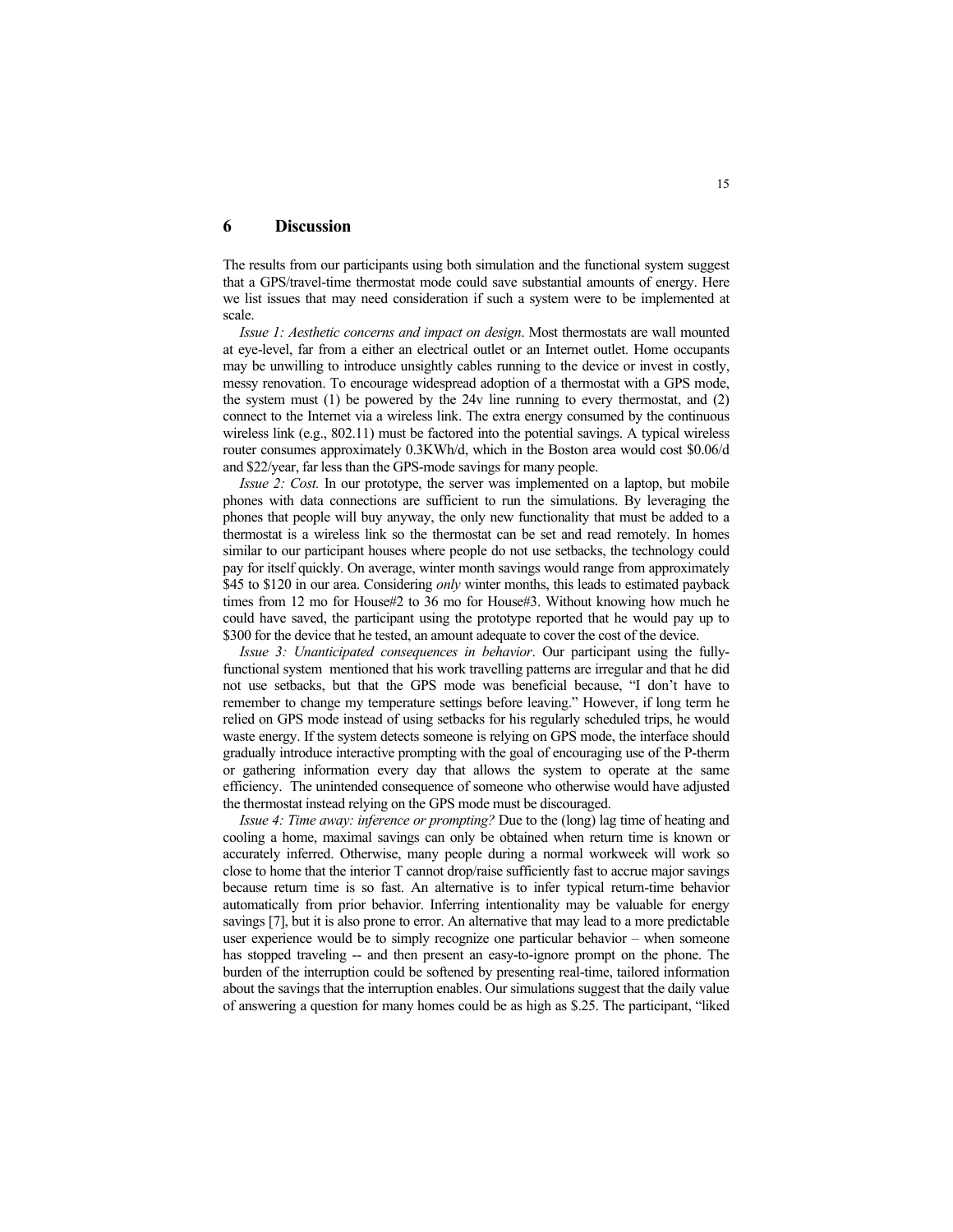the persuasive status messages, because they were showing how much I can save," but even a single extra reward message screen generated the comment that, "the message was adding extra information to an already cluttered day*.*" Is \$.25 savings enough to offset the inconvenience of the interruption? Determining prompting sustainability requires longerterm studies with functional systems.

*Issue 5: Explanation of thermostat state and behavior*. The GPS-Therm prototype always indicated the current T, target T, and time to reach target T, unlike most thermostats on the market today, to discourage the user from falling into the common thinking that a higher setting leads to faster T change [19]. The participant using the pilot implementation did comment that, "the laptop interface gave me information about what the system was doing and why, which I cannot see on my thermostat." Unfortunately, adding a GPS/travel-time mode creates new special case conditions that can be challenging to convey. For example, if a person leaves his or her phone at work or the phone battery dies, the home will be quite uncomfortable on return; the reason (that the system thinks the occupant is not home) must be conveyed to the user. Handling these special cases must be accomplished without losing the desirable simplicity of the GPS-Therm mode. Here too, longer term studies are warranted.

*Issue 6: Incremental prompting frequency tailored based on prior answers*. Our pilot interface could put the user in a position where a prompt for savings or return time information must be declined on a regular basis for reasons beyond the user's control, thereby repeatedly creating disconcerting feelings of cognitive dissonance if the person wants to save energy. With respect to the prompts, the participant commented that, "it made me feel good if I make energy saving decisions, and feel bad if I did not." To avoid creating negative feelings, the system could be improved by tailoring prompting rates based on previous frequency of positive responses.

*Issue 7: Temperature vs. comfort*. Our participants were accustomed to thinking in terms of "temperature" rather than comfort. The participant using the prototype, for example, reported about the minimal phone interface that intentionally did not show temperature that, "I did not find the GPS thermostat phone interface informative [because] it was not showing me the temperature of my house." He further added that the phone should display current T, target T, and energy savings, and the ability to change the T or return time decision at any point of time. However, particularly in summer, the humidity can have an impact on T, as can other factors, such as what one is wearing. Ideally an interface would guide the user to focus on comfort *instead* of T, allowing more fluctuation in T (and therefore more energy savings).

*Issue 8: Phone limitations*. GPS lock times on the phone ranged from 2-5 min on sunny days with open skies to 15 min on cloudy days in urban areas. Fortunately, the ongoing massive industry investment in improving phone location-based services will only further improve the performance of the GPS-Therm mode. Despite current limitations, however, as mentioned in Section 5.1, the phone still performed adequately to produce savings.

Another consideration for practical deployment is battery life. Using the phone data transfer scheme described in Section 6.1 resulted in a battery life on the MotoQ 9h global of only 10-12 h on a charge. To improve the battery life, we subsequently devised a simple scheme for pilot testing where the GPS switches on every 3 min and remains on for 2 min to get a lock, which enabled 24 h performance.

*Other issues*. As we ran these experiments, we identified several other areas where our prototype could be improved that we mention briefly: (1) implementing an algorithm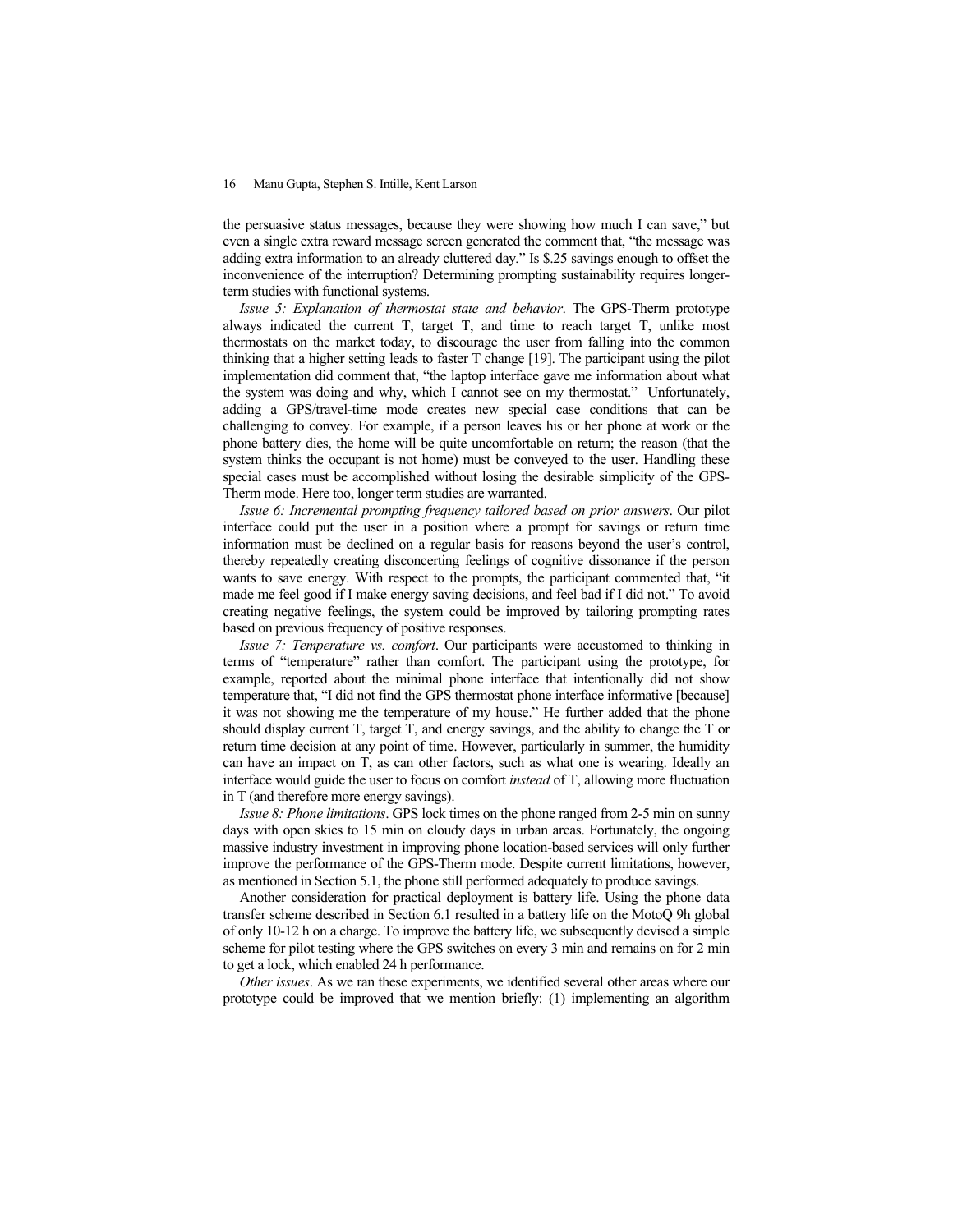which dynamically updates the lookup tables for the T profile of the house based on the current weather conditions like outside T, humidity, wind velocity, and sunshine, (2) implementing algorithms that take into account not only outside T but also forecasted outdoor T, so that a sudden change in weather condition does not create a situation where the GPS-Therm cannot catch up in time to ensure the home is at a comfortable T when the occupants return, (3) detecting "driving" from the GPS data in order to minimize the chance of an ill-timed prompt, (4) modification of the question-prompting to handle multiple participants in the house, including exchange of information between family members as they make decisions that might impact each others comfort, and (5) controlling the hot water heater. We have not considered night setbacks in our simulations, which may also be amenable to this type of interactive control.

### **Conclusion**

In summary, in this pilot work we have prototyped, tested and evaluated a GPS-controlled thermostat system. We have shown through simulations that such a system is capable of saving as high as 7% on HVAC energy use in some households. This is less than savings obtained from optimal use of M-Therms or P-Therms, but the GPS mode we propose has the potential to save energy for the more than 50% [4] of the U.S homes that do not change their T settings when there is no one in the house, and the system could be easily and affordably installed in many homes. More work is needed to fully evaluate potential savings and feasibility and usability of the user interface and interactive prompting components and to explore differences in climate, living environments, and lifestyles in other parts of the world.

### **Acknowledgements**

This work was funded by the MIT House\_n Consortium. The authors thank the reviewers for helpful comments, Telespial Systems for Trackstick donations, and our participants.

# **References**

- [1] CIA, The World Fact Book, [cited 2008 08/15/2008]; https://www.cia.gov/library/publications/the-world-factbook/.
- [2] U.S. DOE Annual Energy Review, [cited 2008 08/15/2008]; http://www.eia.doe.gov/fuelelectric.html.
- [3] U.S. DOE Building Energy Data Book, [cited 2008 08/15/2008]; http://buildingsdatabook.eren.doe.gov/docs/1.2.3.pdf.
- [4] U.S. DOE Residential Energy Consumption Survey, [cited 2008 08/15/2008]; http://www.eia.doe.gov/emeu/recs/recs2005/hc2005\_tables/detailed\_tables2005.html.
- [5] J. Nevius, and S. Pigg, "Programmable Thermostats that Go Berserk? Taking a Social Perspective on Space Heating in Wisconsin," *Proc. ACEEE Summer Study on Energy Efficiency in Buildings,* vol. 8, pp. 233-244, 2000.
- [6] A. Plourde, "Programmable Thermostats as Means of Generating Energy Savings: Some Pros and Cons," Canadian Building Energy End-Use Data and Analysis Centre, Technical Report CBEEDAC 2003-RP-01, 2003.